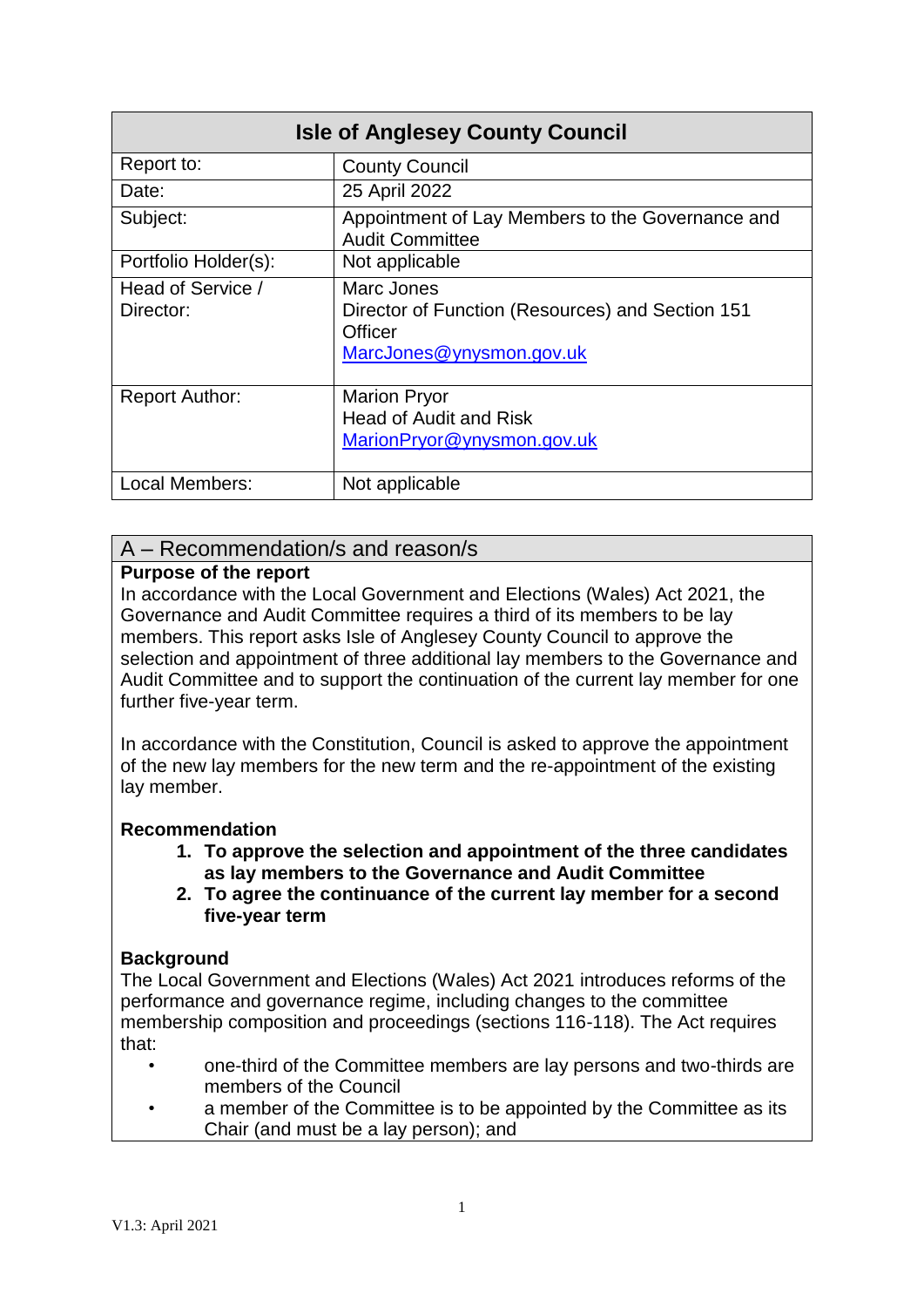## A – Recommendation/s and reason/s

• a member of the Committee is to be appointed by the Committee as its Deputy Chair (and must not be a member of the local authority's executive or an assistant to its executive).

A 'lay person' is defined by section 117 of the Act as a person who is:

- not a member or an officer of any local authority
- has not at any time in the period of 12 months ending with the date of that person's appointment been a member or an officer of any local authority; and
- not the spouse or civil partner of a member or an officer of any local authority.

For the Isle of Anglesey County Council, this means there will be a requirement for four lay members. Mr Dilwyn Evans, current lay member, has indicated he is willing to serve a second term five-year term, which is provided for in the Governance and Audit Committee's Terms of Reference (and Constitution). Three additional lay members are required to comply with the Local Government and Elections (Wales) Act 2021.

The Council participated with the Welsh Local Government Association (WLGA) to develop an application form and advert for the recruitment of lay members, as well as a national programme of promotion. We worked with our in-house IT Team to develop an on-line application form specifically for the Isle of Anglesey County Council.

The Council received 13 application forms. Compared to the rest of Wales, this was a very good response. A panel consisting of the Chair and Vice-Chair of the Governance and Audit Committee, and the Director of Function (Resources) and Section 151 Officer, conducted a shortlisting exercise on 19 January 2022. The panel identified four candidates for interview.

A panel consisting of the Chair of the Governance and Audit Committee, the Director of Function (Resources) and Section 151 Officer and the now Chief Executive interviewed the four candidates in February 2022. The interview panel selected the following three candidates to be considered for appointment:

- Michael Wilson, of Llangefni, Anglesey
- Sharon Warnes, of Pwllheli, Gwynedd
- William Parry, of Rhosneigr, Anglesey

All candidates have accepted their invitation to be considered for appointment and two satisfactory references have been received for each.

B – What other options did you consider and why did you reject them and/or opt for this option?

Do nothing. However, this would mean that the Council would not comply with the Local Government and Elections (Wales) Act 2021.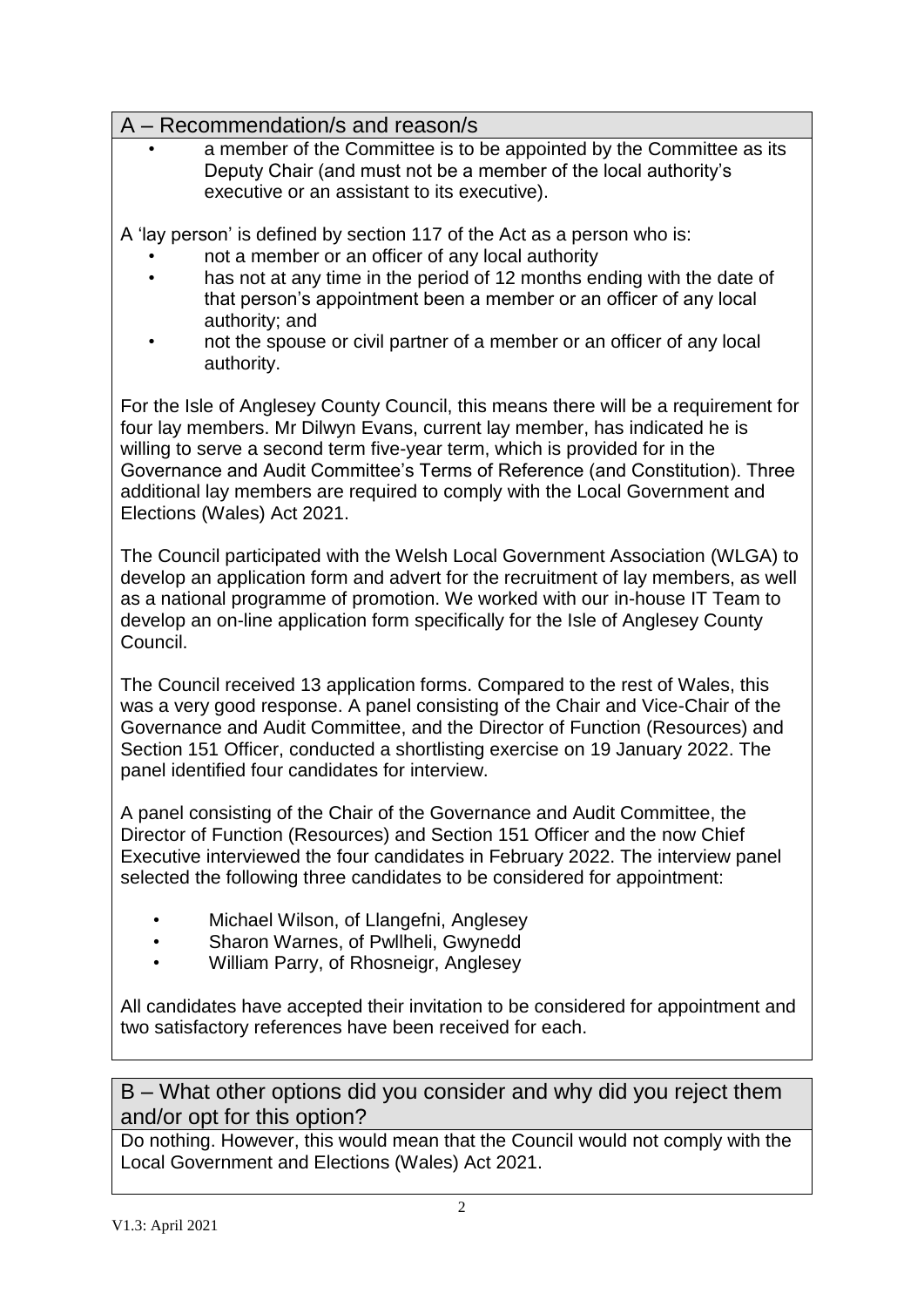# C – Why is this a decision for the Executive?

## Ch – Is this decision consistent with policy approved by the full Council?

The provisions of the Local Government and Elections (Wales) Act 2021 are reflected in the Council's Constitution, and the Governance and Audit Committee's Terms of Reference.

# D – Is this decision within the budget approved by the Council?

Yes

|                | Dd – Assessing the potential impact (if relevant):                       |                                                                            |  |  |  |
|----------------|--------------------------------------------------------------------------|----------------------------------------------------------------------------|--|--|--|
| $\mathbf{1}$   | How does this decision impact on                                         | Ensures that the Council is acting                                         |  |  |  |
|                | our long term needs as an Island?                                        | lawfully.                                                                  |  |  |  |
| $\overline{2}$ | Is this a decision which it is<br>envisaged will prevent future costs /  | n/a                                                                        |  |  |  |
|                | dependencies on the Authority? If                                        |                                                                            |  |  |  |
|                | so, how?                                                                 |                                                                            |  |  |  |
| 3              | Have we been working<br>collaboratively with other                       | <b>Welsh Local Government Association</b><br>(WLGA)                        |  |  |  |
|                | organisations to come to this                                            |                                                                            |  |  |  |
|                | decision? If so, please advise                                           |                                                                            |  |  |  |
|                | whom.                                                                    |                                                                            |  |  |  |
| 4              | Have Anglesey citizens played a                                          | <b>No</b>                                                                  |  |  |  |
|                | part in drafting this way forward,                                       |                                                                            |  |  |  |
|                | including those directly affected by                                     |                                                                            |  |  |  |
| 5              | the decision? Please explain how.<br>Note any potential impact that this | The Council participated in a national                                     |  |  |  |
|                | decision would have on the groups                                        | recruitment campaign led by the Welsh                                      |  |  |  |
|                | protected under the Equality Act                                         | Local Government Association (WLGA)                                        |  |  |  |
|                | 2010.                                                                    | to ensure that hard to reach and under-                                    |  |  |  |
|                |                                                                          | represented groups had equal                                               |  |  |  |
|                |                                                                          | opportunity to apply for the position.                                     |  |  |  |
|                |                                                                          | The WLGA posted the advert on its                                          |  |  |  |
|                |                                                                          | website, which directed potential<br>applicants to the Council's dedicated |  |  |  |
|                |                                                                          | web page. The WLGA widely advertised                                       |  |  |  |
|                |                                                                          | the vacancies, including in Guardian                                       |  |  |  |
|                |                                                                          | Jobs, and circulated among                                                 |  |  |  |
|                |                                                                          | professional networks, i.e. pan-Wales                                      |  |  |  |
|                |                                                                          | <b>Equality Officer Network, non-executive</b>                             |  |  |  |
|                |                                                                          | director network, WBFG Commissioner                                        |  |  |  |